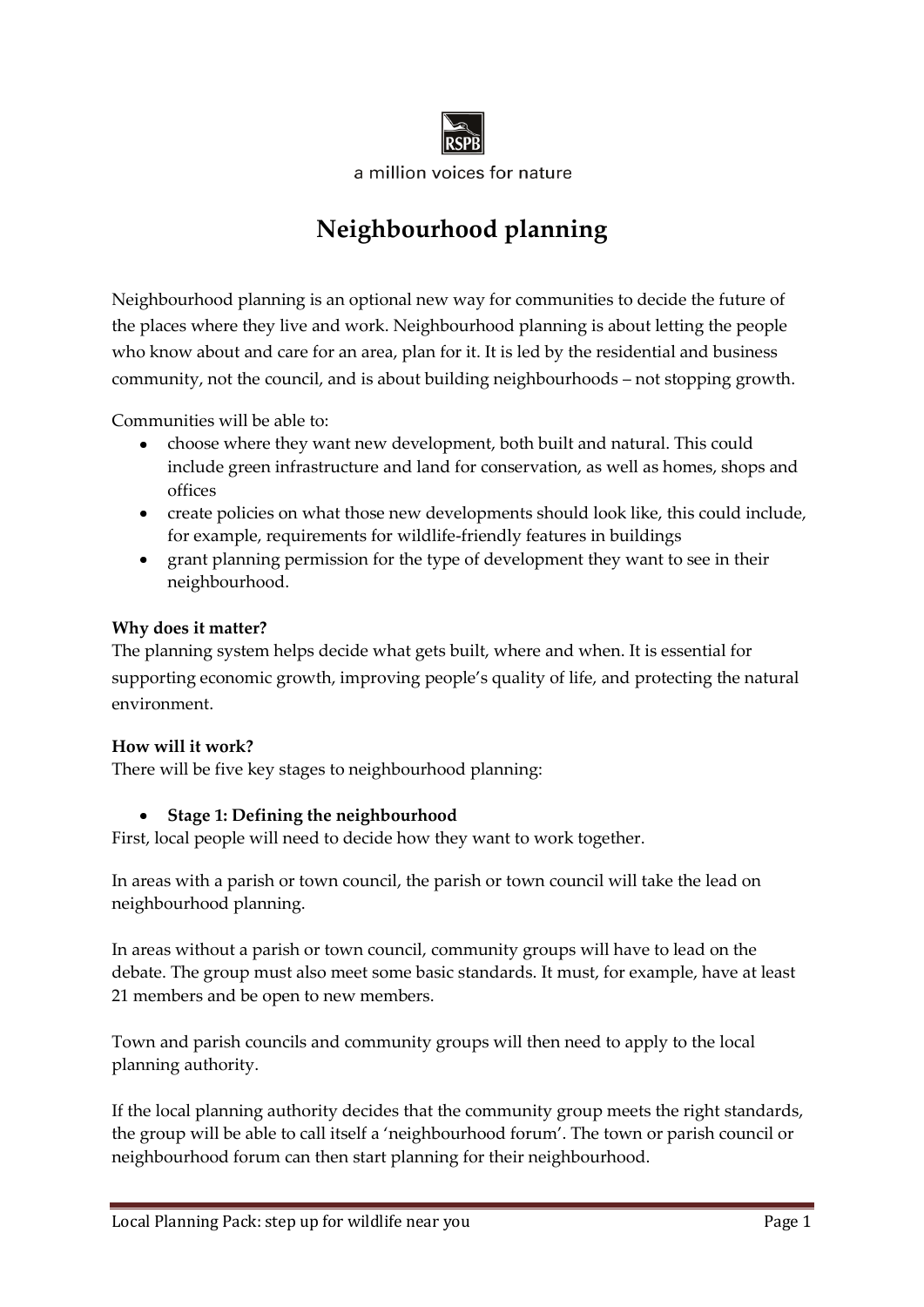# **Stage 2: Preparing the plan**

Local people can choose to draw up either a plan, or a development order, or both.

With a **neighbourhood plan**, communities will be able to establish general planning policies for the development and use of land in a neighbourhood. They will be able to say, for example, that new homes should include solar panels, or wildlife-friendly features such as swift bricks.

The neighbourhood plan will set a vision for the future. It can be detailed, or general, depending on what local people want.

With a **neighbourhood development order,** the community can grant planning permission for new types of development they want to see go ahead. Neighbourhood development orders will allow new homes and offices to be built without the developers having to apply for separate planning permission.

It is entirely up to local people which plan they choose, but both must follow some ground rules:

- they must generally be in line with local and national planning policies
- they must be in line with other laws
- if the local planning authority says that an area needs to grow, then communities cannot use neighbourhood planning to block the building of new homes and businesses. They can, however, use neighbourhood planning to influence the type, design, location and mix of new development.

# **Stage 3: Independent check**

An independent examiner will need to check that a neighbourhood plan or order meets the right basic standards.

If the plan or order doesn't meet the right standards, the examiner will recommend changes. The planning authority will then need to consider the examiner's views and decide whether to make those changes. If the examiner recommends significant changes, then the local community may need to be consulted again before proceeding.

# **Stage 4: Community referendum**

The local council will organise a referendum on any plan or order that meets the basic standards. People living in the neighbourhood who are registered to vote in local elections will be entitled to vote in the referendum.

In some special cases - people from other neighbourhoods may be allowed to vote too. If more than 50 per cent of voters support the plan or order, then the local planning authority must bring it into force.

### **Stage 5: Legal force**   $\bullet$

Once a neighbourhood plan is in force, it carries real legal weight. Decision-makers will be obliged, by law, to take what it says into account when they consider proposals for development in the neighbourhood.